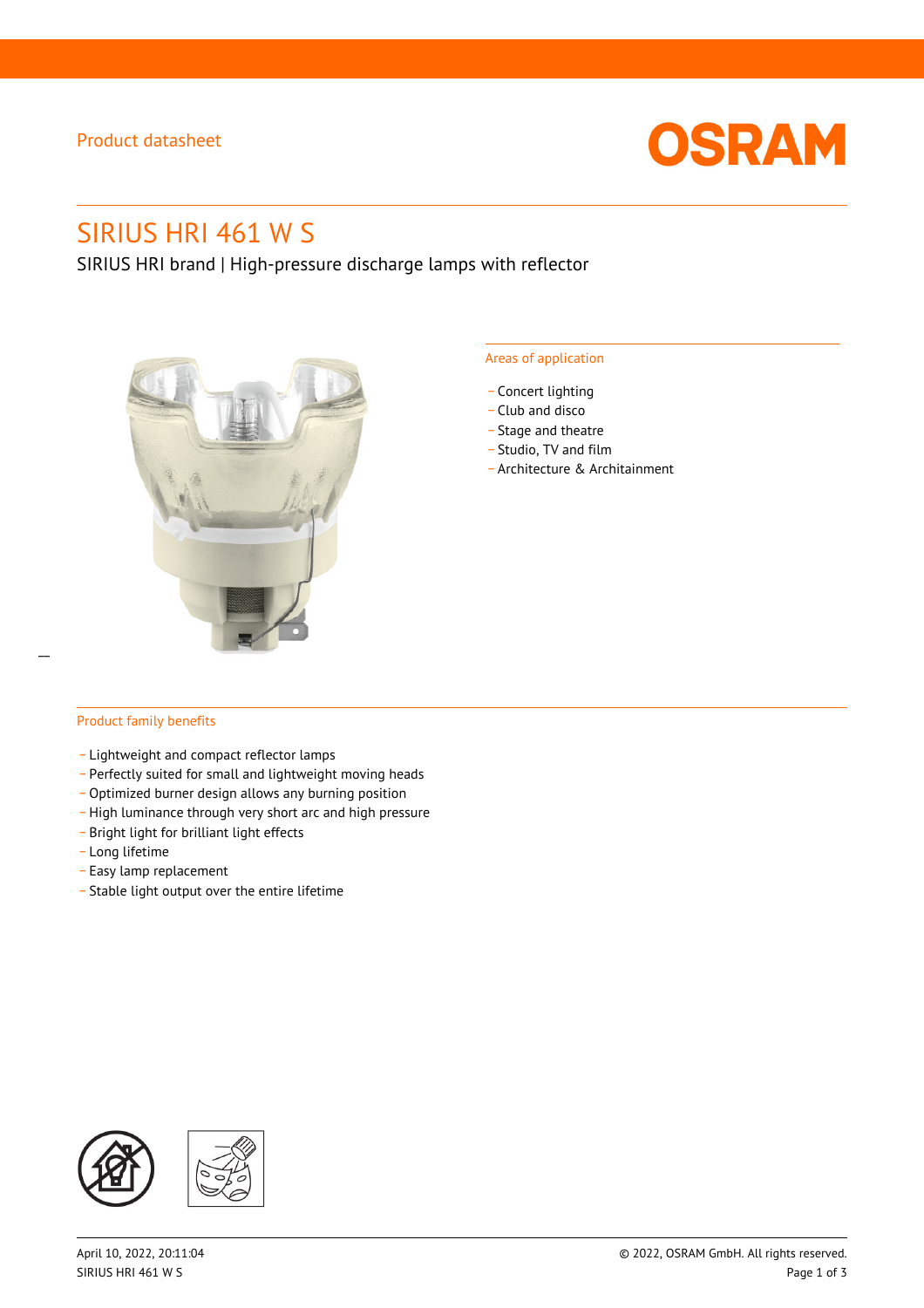## Product datasheet

#### Technical data

### **Electrical data**

| Nominal wattage        | 461.00 W |
|------------------------|----------|
| <b>Nominal current</b> | 5.3 A    |
| Nominal voltage        | 83.0 V   |

#### **Photometrical data**

| <b>Nominal luminous flux</b> | 24000 lm |
|------------------------------|----------|
| Color temperature            | 7500 K   |
| Color rendering index Ra     | 80       |

### **Dimensions & weight**

| <b>Diameter</b> | $60.0$ mm        |
|-----------------|------------------|
| Length          | 67.0 mm          |
| Arc length      | $1.3 \text{ mm}$ |

### **Lifespan**

| Lifespan | 1500h |
|----------|-------|
|          |       |

#### **Capabilities**  $\overline{a}$

| <b>Burning position</b> | Anv |
|-------------------------|-----|
|                         |     |

#### **Environmental information**

### **Information according Art. 33 of EU Regulation (EC) 1907/2006 (REACh)**

| Date of Declaration               | 07-04-2022                         |  |
|-----------------------------------|------------------------------------|--|
| <b>Primary Article Identifier</b> | 4052899532298   4052899553583      |  |
| Candidate List Substance 1        | No declarable substances contained |  |
| Declaration No. in SCIP database  | No declarable substances contained |  |